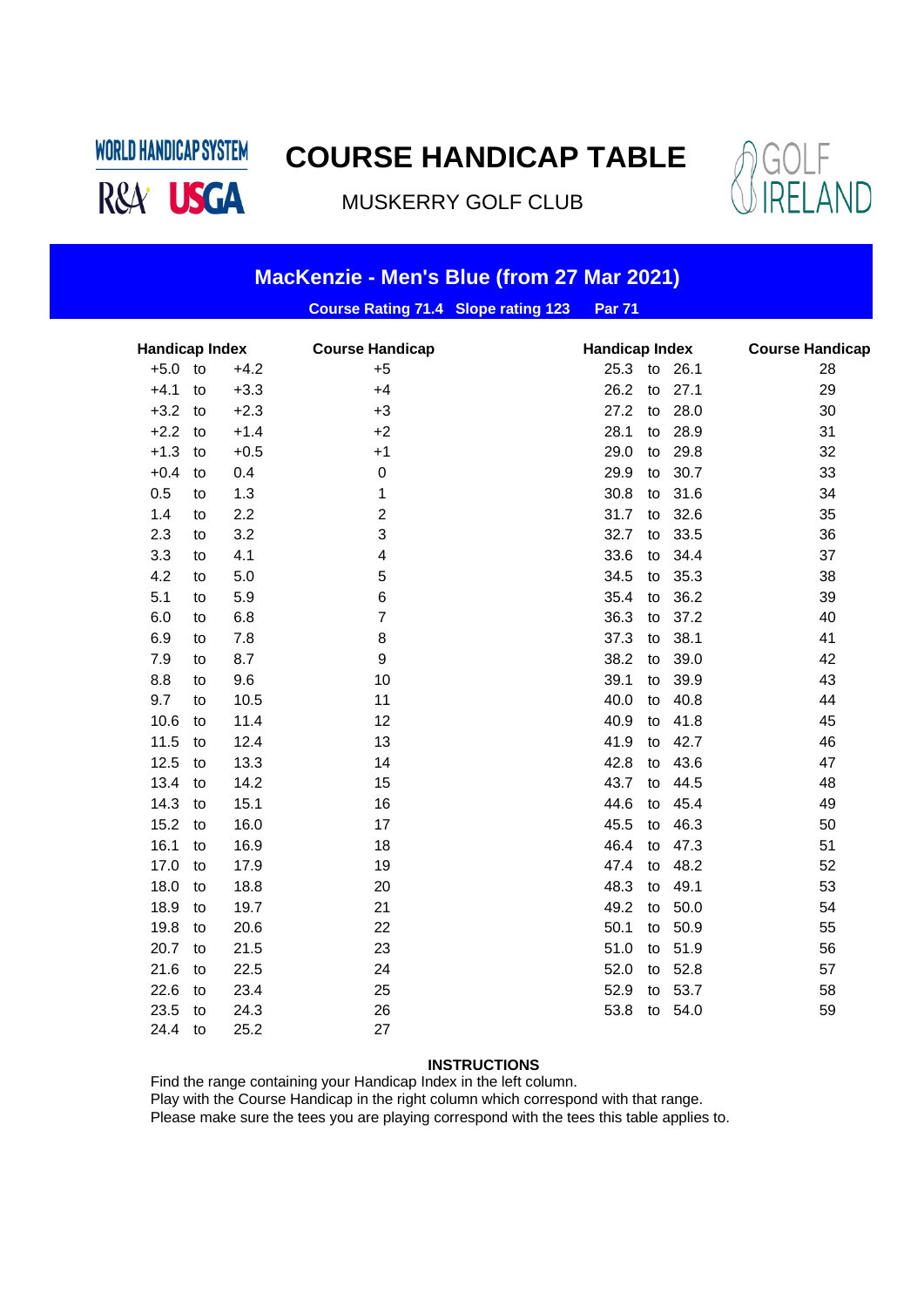**WORLD HANDICAP SYSTEM** R&A<sup>'</sup> USGA

## **COURSE HANDICAP TABLE**



MUSKERRY GOLF CLUB

### **MacKenzie - Men's White (from 27 Mar 2021)**

**Course Rating 69.7 Slope rating 122 Par 71**

| <b>Handicap Index</b> |    |        | <b>Course Handicap</b> | <b>Handicap Index</b> | <b>Course Handicap</b> |  |
|-----------------------|----|--------|------------------------|-----------------------|------------------------|--|
| $+5.0$                | to | $+4.2$ | $+5$                   | 24.6<br>to<br>25.4    | 27                     |  |
| $+4.1$                | to | $+3.3$ | $+4$                   | 25.5<br>26.3<br>to    | 28                     |  |
| $+3.2$                | to | $+2.4$ | $+3$                   | 26.4<br>27.3<br>to    | 29                     |  |
| $+2.3$                | to | $+1.4$ | $+2$                   | 27.4<br>28.2<br>to    | 30                     |  |
| $+1.3$                | to | $+0.5$ | $+1$                   | 28.3<br>29.1<br>to    | 31                     |  |
| $+0.4$                | to | 0.4    | $\boldsymbol{0}$       | 30.1<br>29.2<br>to    | 32                     |  |
| 0.5                   | to | 1.3    | 1                      | 30.2<br>31.0<br>to    | 33                     |  |
| 1.4                   | to | 2.3    | $\overline{c}$         | 31.1<br>31.9<br>to    | 34                     |  |
| 2.4                   | to | 3.2    | 3                      | 32.0<br>32.8<br>to    | 35                     |  |
| 3.3                   | to | 4.1    | 4                      | 32.9<br>33.8<br>to    | 36                     |  |
| 4.2                   | to | 5.0    | 5                      | 33.9<br>34.7<br>to    | 37                     |  |
| 5.1                   | to | 6.0    | 6                      | 34.8<br>35.6<br>to    | 38                     |  |
| 6.1                   | to | 6.9    | 7                      | 35.7<br>36.5<br>to    | 39                     |  |
| 7.0                   | to | 7.8    | 8                      | 36.6<br>37.5<br>to    | 40                     |  |
| 7.9                   | to | 8.7    | 9                      | 37.6<br>38.4<br>to    | 41                     |  |
| 8.8                   | to | 9.7    | 10                     | 38.5<br>39.3<br>to    | 42                     |  |
| 9.8                   | to | 10.6   | 11                     | 39.4<br>40.2<br>to    | 43                     |  |
| 10.7                  | to | 11.5   | 12                     | 40.3<br>41.2<br>to    | 44                     |  |
| 11.6                  | to | 12.5   | 13                     | 41.3<br>42.1<br>to    | 45                     |  |
| 12.6                  | to | 13.4   | 14                     | 42.2<br>43.0<br>to    | 46                     |  |
| 13.5                  | to | 14.3   | 15                     | 43.1<br>43.9<br>to    | 47                     |  |
| 14.4                  | to | 15.2   | 16                     | 44.0<br>44.9<br>to    | 48                     |  |
| 15.3                  | to | 16.2   | 17                     | 45.0<br>45.8<br>to    | 49                     |  |
| 16.3                  | to | 17.1   | 18                     | 46.7<br>45.9<br>to    | 50                     |  |
| 17.2                  | to | 18.0   | 19                     | 46.8<br>47.7<br>to    | 51                     |  |
| 18.1                  | to | 18.9   | 20                     | 47.8<br>48.6<br>to    | 52                     |  |
| 19.0                  | to | 19.9   | 21                     | 48.7<br>49.5<br>to    | 53                     |  |
| 20.0                  | to | 20.8   | 22                     | 49.6<br>50.4<br>to    | 54                     |  |
| 20.9                  | to | 21.7   | 23                     | 50.5<br>51.4<br>to    | 55                     |  |
| 21.8                  | to | 22.6   | 24                     | 52.3<br>51.5<br>to    | 56                     |  |
| 22.7                  | to | 23.6   | 25                     | 53.2<br>52.4<br>to    | 57                     |  |
| 23.7                  | to | 24.5   | 26                     | 53.3<br>54.0<br>to    | 58                     |  |
|                       |    |        |                        |                       |                        |  |

#### **INSTRUCTIONS**

Find the range containing your Handicap Index in the left column.

Play with the Course Handicap in the right column which correspond with that range.

Please make sure the tees you are playing correspond with the tees this table applies to.